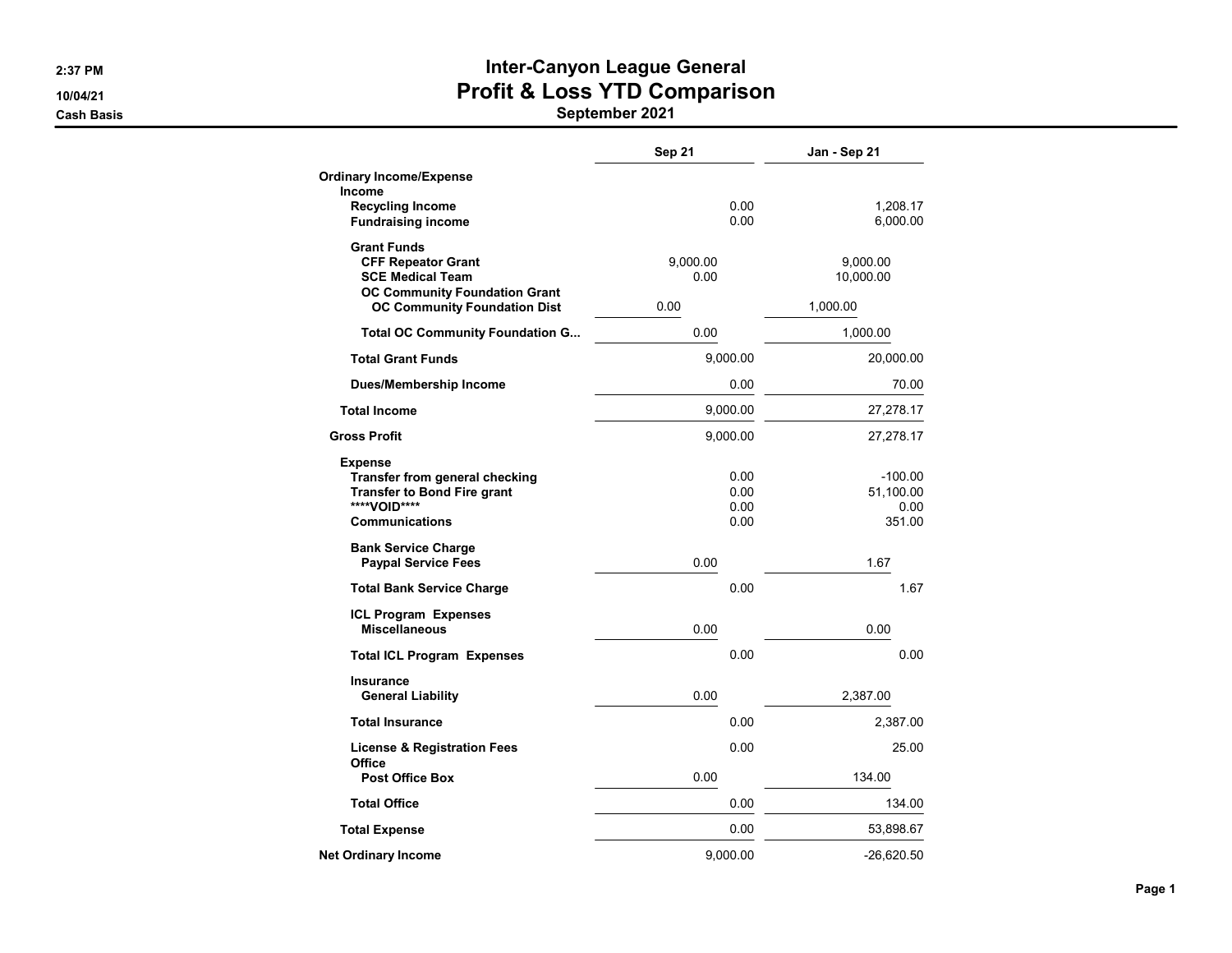## 2:37 PM **Inter-Canyon League General** 10/04/21 **Profit & Loss YTD Comparison**

|                                                                       | Sep 21   | Jan - Sep 21 |
|-----------------------------------------------------------------------|----------|--------------|
| <b>Other Income/Expense</b><br><b>Other Income</b><br><b>Interest</b> | 0.00     | 4.98         |
| <b>Total Other Income</b>                                             | 0.00     | 4.98         |
| <b>Net Other Income</b>                                               | 0.00     | 4.98         |
| Net Income                                                            | 9,000.00 | $-26,615.52$ |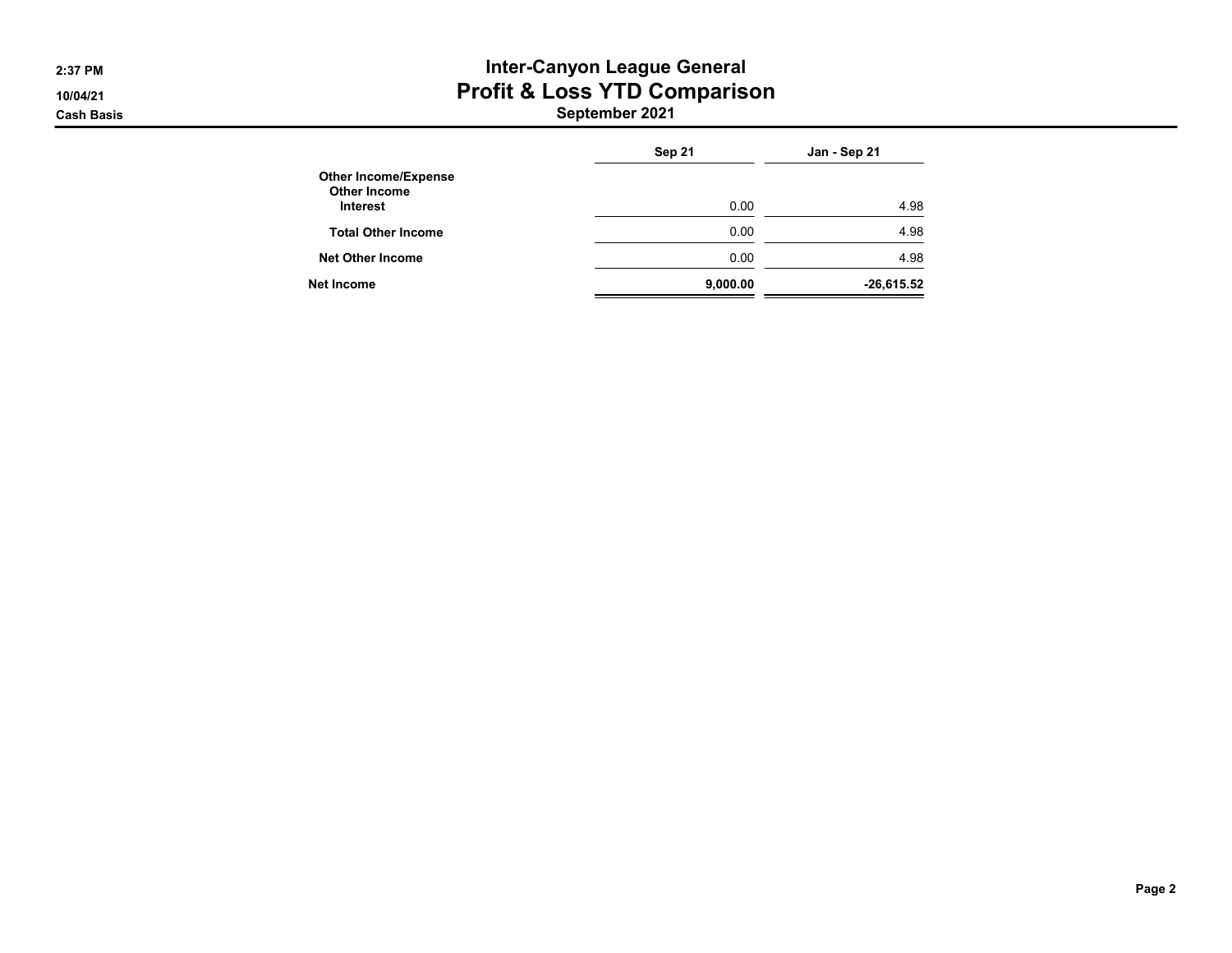### 2:36 PM **Inter-Canyon League General** 10/04/21 **Balance Sheet Cash Basis** Cash Basis **As of September 30, 2021**

|                                                      | Sep 30, 21    |
|------------------------------------------------------|---------------|
| <b>ASSETS</b>                                        |               |
| <b>Current Assets</b>                                |               |
| <b>Checking/Savings</b>                              |               |
| <b>Bond Fire Grant</b>                               | 104.98        |
| <b>Pioneer Acct SV - Resricted</b>                   | 285.78        |
| <b>BofA Checking</b><br><b>CFF Grant</b>             | -244.51       |
| <b>SCE Grant Medical Team</b>                        | 10,000.00     |
| <b>Bank Reserve History Commit</b>                   | 4,048.27      |
| <b>B</b> of A Restricted                             | 12,450.21     |
| <b>BofA Checking - Other</b>                         | 14,194.49     |
| <b>Total BofA Checking</b>                           | 40,448.46     |
| <b>Total Checking/Savings</b>                        | 40,839.22     |
| <b>Total Current Assets</b>                          | 40,839.22     |
| <b>Fixed Assets</b>                                  |               |
| <b>Equipment</b>                                     |               |
| <b>CFF Repeater Grant</b>                            | 9,244.51      |
| <b>Accumulated Depreciation</b>                      | $-12, 117.54$ |
| <b>Comm on C&amp;F Purchases</b>                     | 8,088.53      |
| <b>OC Comm Foundation Purchases</b>                  | 4,029.01      |
| <b>Total Equipment</b>                               | 9,244.51      |
| <b>Total Fixed Assets</b>                            | 9.244.51      |
| <b>Other Assets</b><br>Due from Santiago Fire Relief | 717.06        |
| <b>Total Other Assets</b>                            | 717.06        |
| <b>TOTAL ASSETS</b>                                  | 50,800.79     |
|                                                      |               |
| <b>LIABILITIES &amp; EQUITY</b><br>Equity            |               |
| <b>Opening Bal Equity</b>                            | 179.73        |
| <b>Unrestricted Net Assets</b>                       | 77,236.58     |
| <b>Net Income</b>                                    | $-26,615.52$  |
| <b>Total Equity</b>                                  | 50,800.79     |
| TOTAL LIABILITIES & EQUITY                           | 50,800.79     |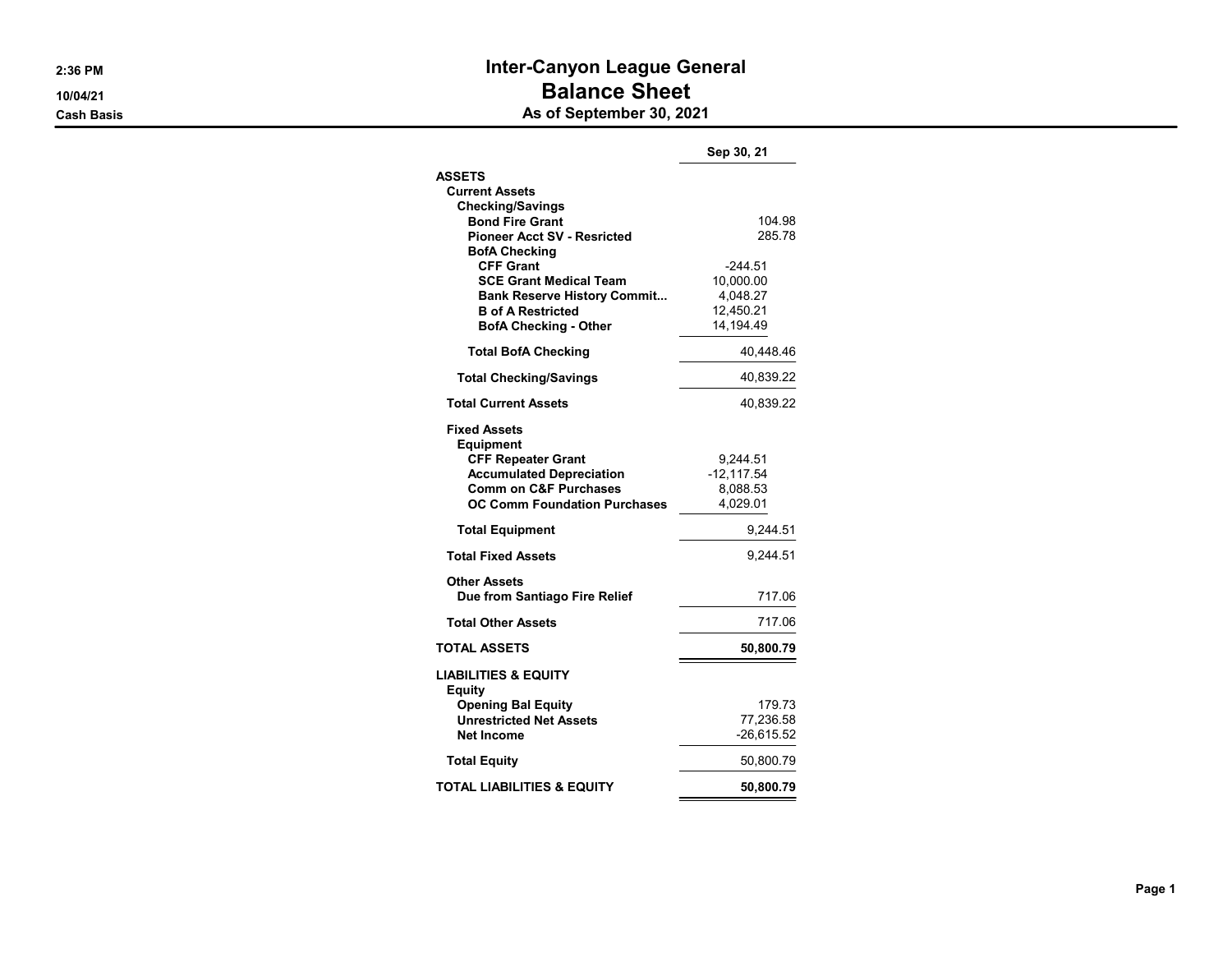## 5:07 PM Canyon Watch 10/04/21 **Profit & Loss YTD Comparison**

|                                                                       | Sep 21 | Jan - Sep 21 |
|-----------------------------------------------------------------------|--------|--------------|
| <b>Income</b><br><b>Canyon Watch</b><br><b>Contributions Received</b> | 0.00   | 4,055.00     |
| <b>Total Canyon Watch</b>                                             | 0.00   | 4,055.00     |
| <b>Total Income</b>                                                   | 0.00   | 4.055.00     |
| <b>Expense</b><br>Paypal<br><b>Canyon Watch Expenses</b>              | 0.00   | 28.16        |
| Repeater equipment                                                    | 0.00   | 6,709.18     |
| <b>Total Canyon Watch Expen</b>                                       | 0.00   | 6.709.18     |
| <b>Total Expense</b>                                                  | 0.00   | 6,737.34     |
| Net Income                                                            | 0.00   | $-2.682.34$  |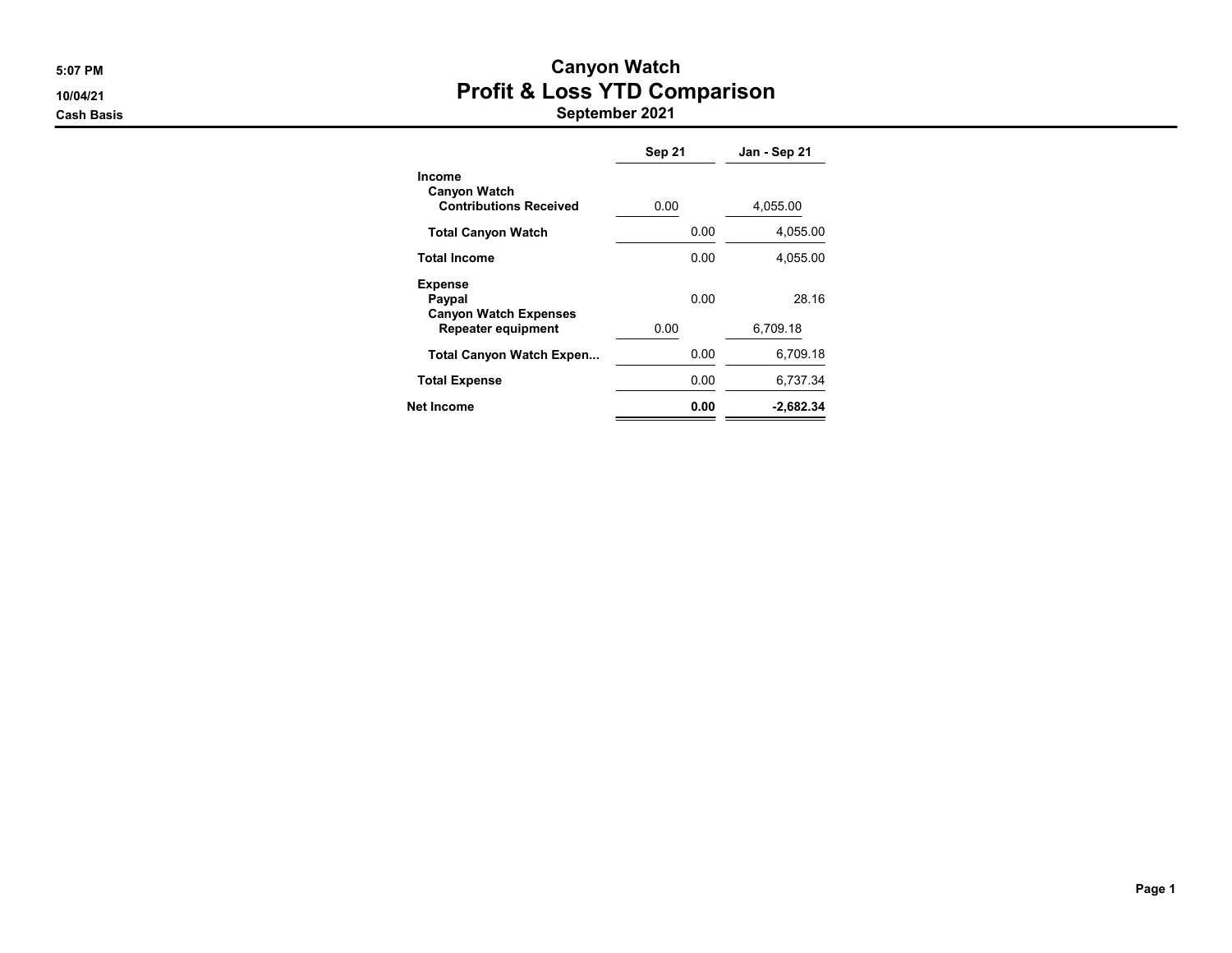# 5:06 PM Canyon Watch 10/04/21 10/04/21

**Cash Basis** Cash Basis **As of September 30, 2021** 

|                                                                                                  | Sep 30, 21              |
|--------------------------------------------------------------------------------------------------|-------------------------|
| <b>ASSETS</b><br><b>Current Assets</b><br><b>Checking/Savings</b><br><b>BofA</b> - Checking      | 3,881.67                |
| <b>Total Checking/Savings</b>                                                                    | 3,881.67                |
| <b>Total Current Assets</b>                                                                      | 3,881.67                |
| <b>TOTAL ASSETS</b>                                                                              | 3,881.67                |
| <b>LIABILITIES &amp; EQUITY</b><br>Equity<br><b>Unrestricted Net Assets</b><br><b>Net Income</b> | 6,564.01<br>$-2,682.34$ |
| <b>Total Equity</b>                                                                              | 3,881.67                |
| TOTAL LIABILITIES & EQUITY                                                                       | 3.881.67                |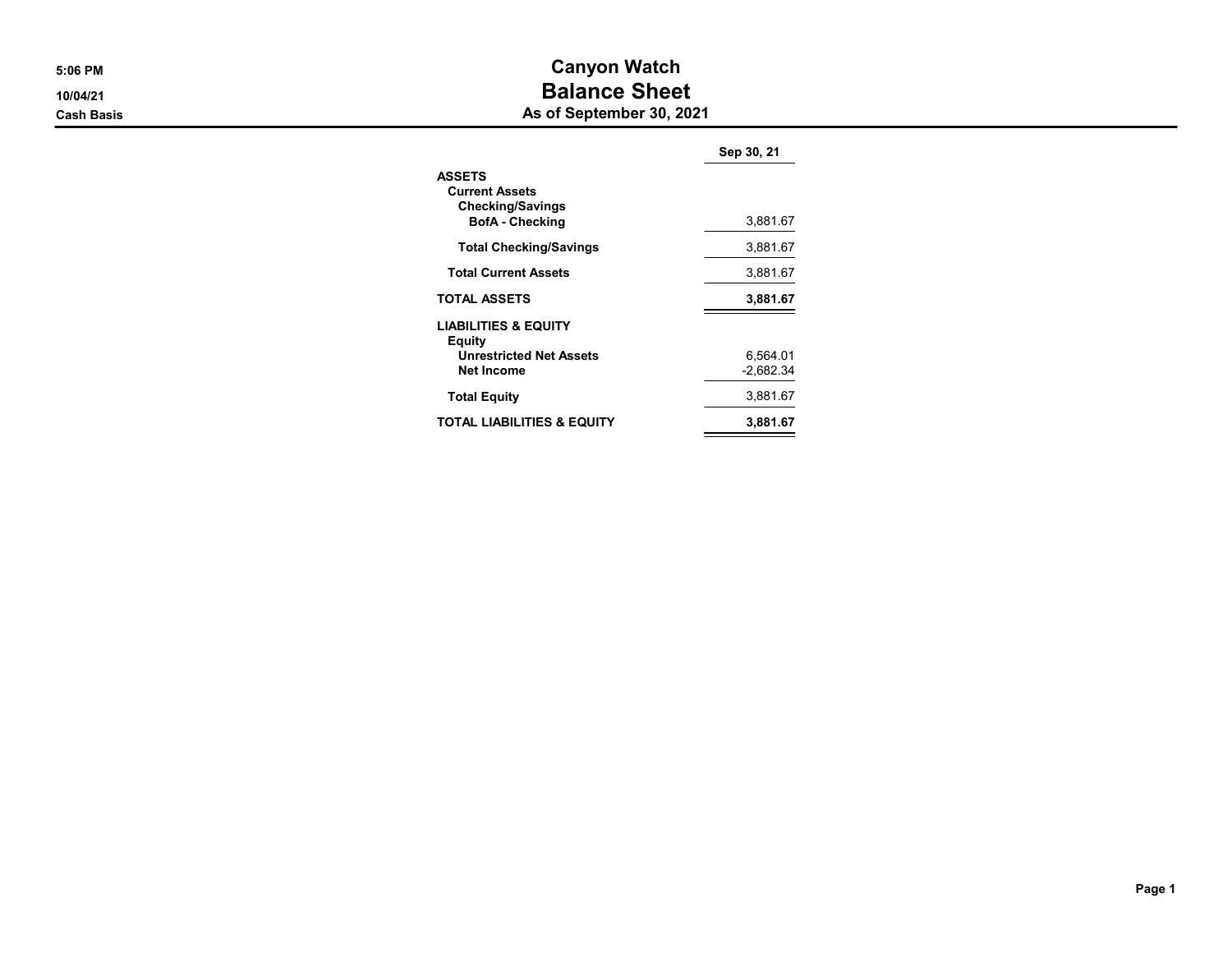# 2:57 PM **EXECUTE:** 2:57 PM 10/04/21 **Profit & Loss YTD Comparison**

|                                                                                                             | Sep 21         | Jan - Sep 21       |
|-------------------------------------------------------------------------------------------------------------|----------------|--------------------|
| <b>Ordinary Income/Expense</b><br>Income                                                                    |                |                    |
| <b>Donation</b><br><b>Fundraising Income</b>                                                                | 0.00           | 200.00             |
| Used book sales<br><b>Swap Meet</b>                                                                         | 120.00<br>0.00 | 120.00<br>3,564.00 |
| <b>Total Fundraising Income</b>                                                                             | 120.00         | 3,684.00           |
| <b>Total Income</b>                                                                                         | 120.00         | 3,884.00           |
| <b>Expense</b><br><b>Activities Costs</b><br><b>Summer Reading Progr</b><br><b>Activities Costs - Other</b> | 385 14<br>0.00 | 746.05<br>806.95   |
| <b>Total Activities Costs</b>                                                                               | 385.14         | 1,553.00           |
| <b>Total Expense</b>                                                                                        | 385.14         | 1,553.00           |
| <b>Net Ordinary Income</b>                                                                                  | $-265.14$      | 2,331.00           |
| <b>Other Income/Expense</b><br>Other Income<br><b>Interest Income</b>                                       | 0.10           | 0.92               |
| <b>Total Other Income</b>                                                                                   | 0.10           | 0.92               |
| <b>Net Other Income</b>                                                                                     | 0.10           | 0.92               |
| Net Income                                                                                                  | $-265.04$      | 2,331.92           |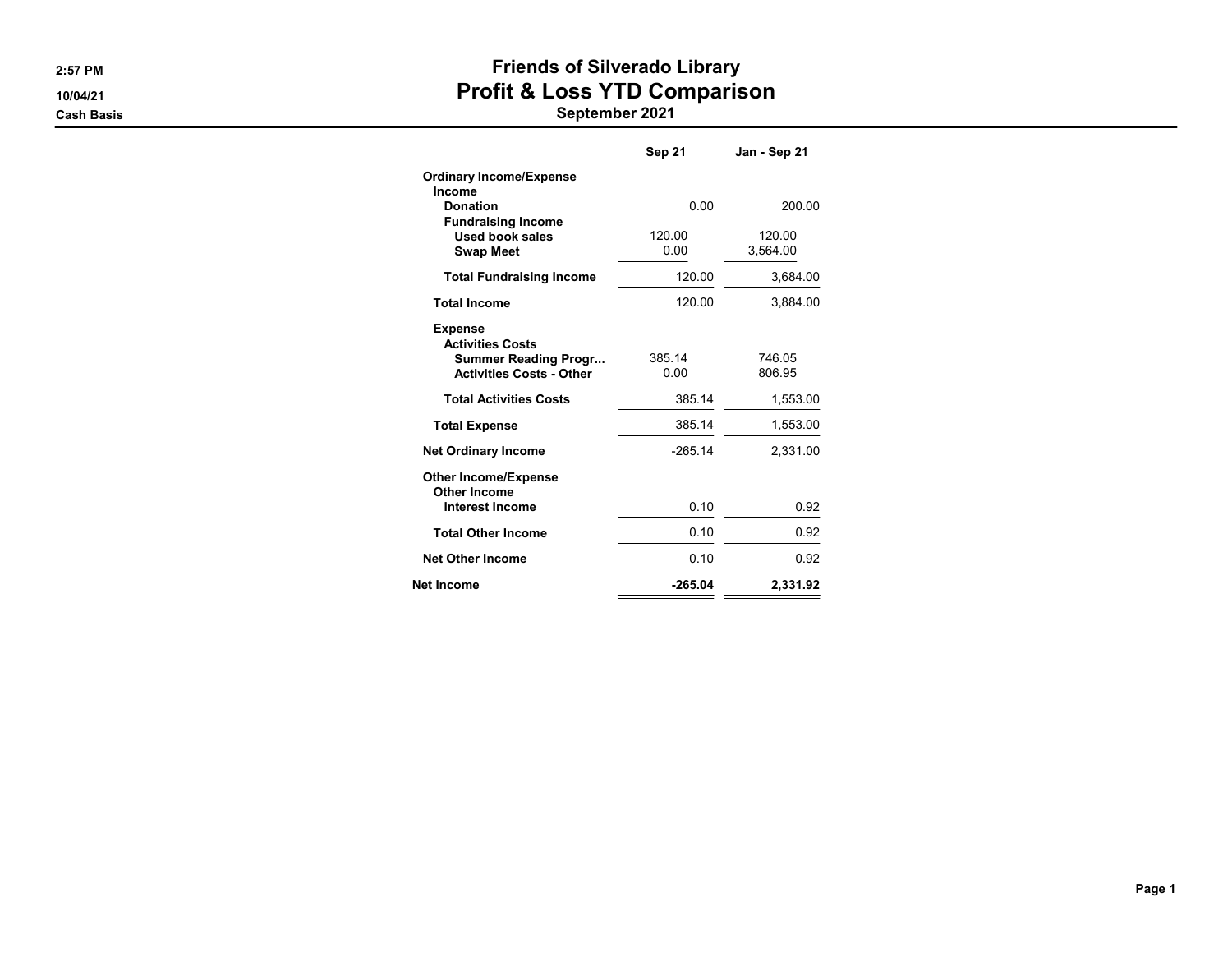### 2:56 PM **PM** 2:56 PM 10/04/21 **Balance Sheet Cash Basis** Cash Basis **As of September 30, 2021**

|                                                                                                                                             | Sep 30, 21                      |
|---------------------------------------------------------------------------------------------------------------------------------------------|---------------------------------|
| <b>ASSETS</b><br><b>Current Assets</b><br><b>Checking/Savings</b><br><b>Petty Cash</b><br><b>BofA</b> - Checking<br><b>BofA - Liguid CD</b> | 75.00<br>35.279.85<br>12.199.60 |
| <b>Total Checking/Savings</b>                                                                                                               | 47,554.45                       |
| <b>Accounts Receivable</b><br><b>Accounts Receivable</b>                                                                                    | $-700.00$                       |
| <b>Total Accounts Receivable</b>                                                                                                            | -700.00                         |
| <b>Total Current Assets</b>                                                                                                                 | 46.854.45                       |
| <b>Fixed Assets</b><br><b>Storage Trailer</b>                                                                                               | 1.000.00                        |
| <b>Total Fixed Assets</b>                                                                                                                   | 1,000.00                        |
| <b>TOTAL ASSETS</b>                                                                                                                         | 47,854.45                       |
| <b>LIABILITIES &amp; EQUITY</b><br>Equity<br><b>Unrestricted Net Assets</b><br>Net Income                                                   | 45,522.53<br>2,331.92           |
| <b>Total Equity</b>                                                                                                                         | 47,854.45                       |
| TOTAL LIABILITIES & EQUITY                                                                                                                  | 47,854.45                       |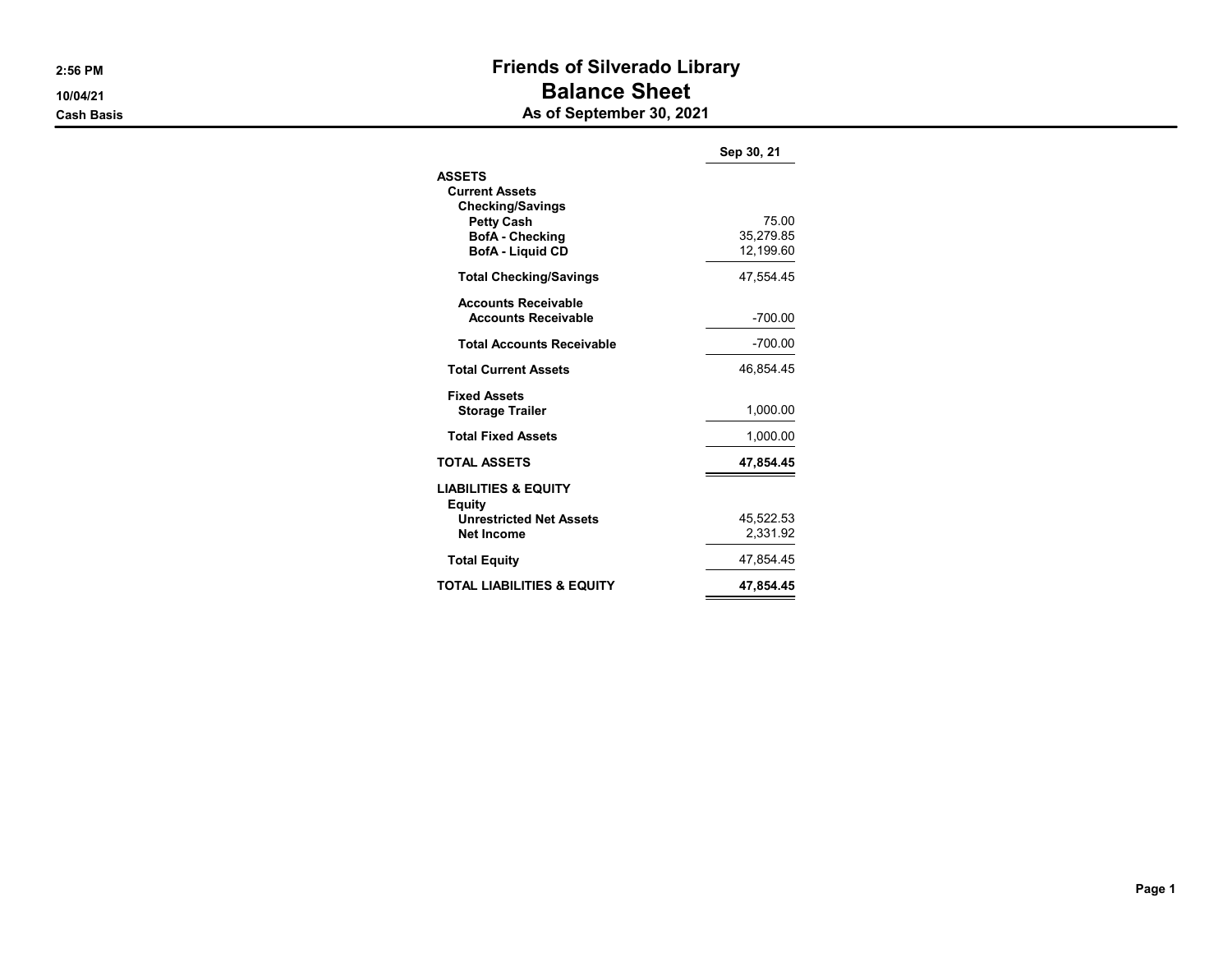# 2:44 PM **Santiago Fire Relief Fund** 10/04/21 **Profit & Loss YTD Comparison**

|                                                                                                      | <b>Sep 21</b>        | Jan - Sep 21                       |
|------------------------------------------------------------------------------------------------------|----------------------|------------------------------------|
| <b>Ordinary Income/Expense</b><br>Income<br><b>Direct Public Support</b><br><b>Fundraising Event</b> | 0.00                 | 946.00                             |
| Other                                                                                                | 0.00                 | 51,000.00                          |
| <b>Total Direct Public Supp</b>                                                                      | 0.00                 | 51,946.00                          |
| <b>Total Income</b>                                                                                  | 0.00                 | 51.946.00                          |
| <b>Expense</b><br><b>Bond Fire Grants</b><br><b>Mitigation</b><br><b>Transfer to Canyon Watch</b>    | 0.00<br>0.00<br>0.00 | 103,000.00<br>6,916.75<br>2,000.00 |
| <b>Total Expense</b>                                                                                 | 0.00                 | 111,916.75                         |
| <b>Net Ordinary Income</b>                                                                           | 0.00                 | -59.970.75                         |
| <b>Other Income/Expense</b><br><b>Other Income</b><br><b>Interest Income</b>                         | 0.00                 | 1.17                               |
| <b>Total Other Income</b>                                                                            | 0.00                 | 1.17                               |
| <b>Net Other Income</b>                                                                              | 0.00                 | 1.17                               |
| Net Income                                                                                           | 0.00                 | -59,969.58                         |